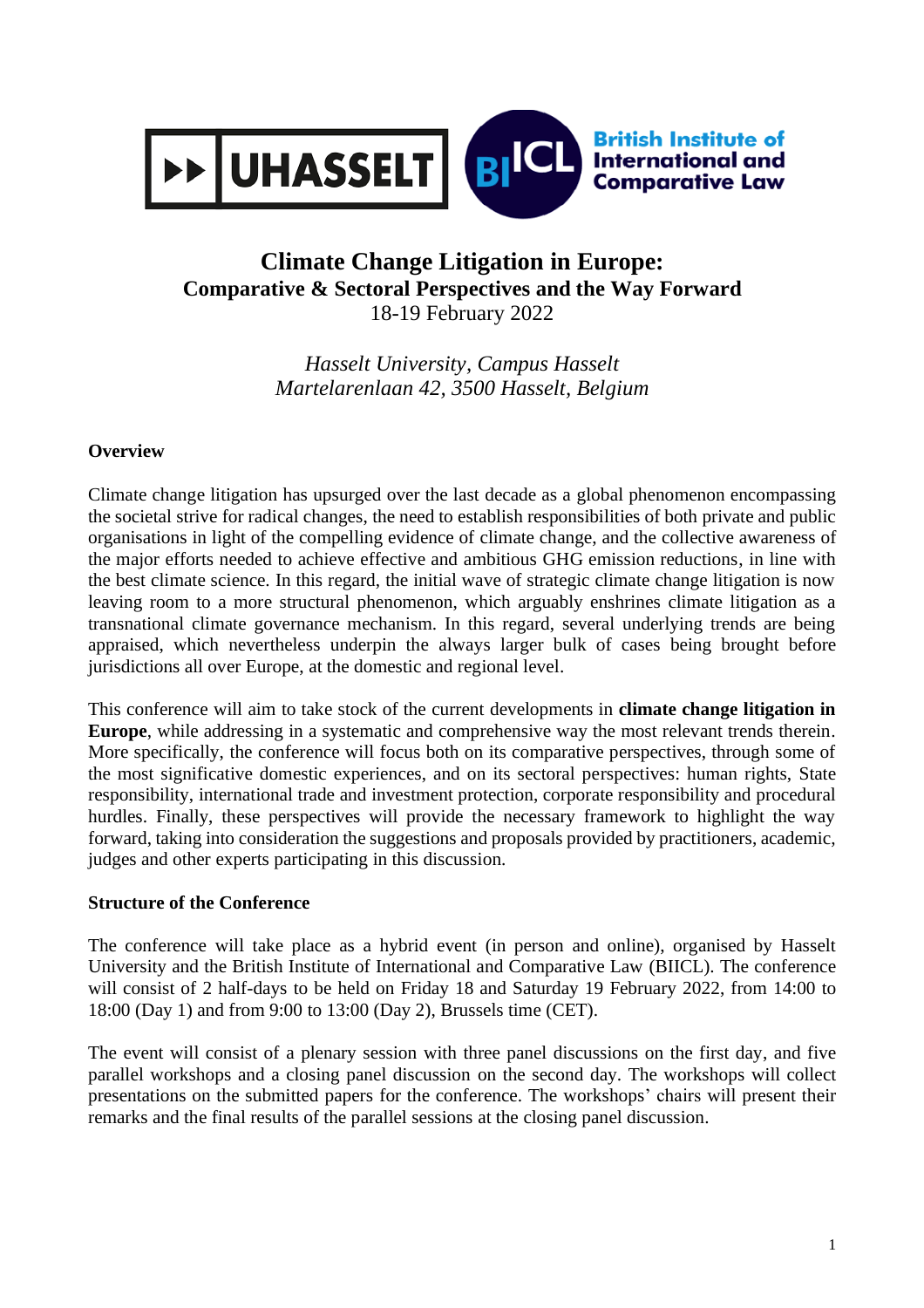# **CONFERENCE PROGRAMME**

## **DAY 1 – Friday, 18 February 2021**

### $13.15 - 14.00$ **Registration of conference participants and coffee**

 $14.00 - 14.15$ Plenary session – Auditorium Louis Verhaegen **Welcoming and introductory remarks** *Chair*: Carole Billiet (Hasselt University) Bernard Vanheusden – Rector / Vice Chancellor, Hasselt University Petra Foubert – Dean, Faculty of Law, Hasselt University

 $14:15 - 15:00$ 

#### **Keynote dialogue: "Climate Change, Economy and the Courts"**

*Chair*: Carole Billiet (Hasselt University)

Justice Luc Lavrysen (Constitutional Court of Belgium) and Marten Ovaere (Ghent University and Yale Center for Business and the Environment) *Discussant:* Michael Faure (Maastricht University)

 $15:00 - 15:45$ 

#### **Keynote dialogue: "Climate Change Litigation before European Regional Courts"** *Chair*: Alina Holzhausen (British Institute of International and Comparative Law

Judge Tim Eicke QC (European Court of Human Rights) and Marc Willers QC (Garden Court Chambers) *Discussant:* Sanja Bogojević (University of Oxford)

 $15:45 - 16:15$ **Coffee Break** 

 $16:15 - 17:45$ 

### **Roundtable: "Climate Change Litigation in Europe: Comparative Perspectives"**

*Chairs:* Matteo Fermeglia (Hasselt University) and Ivano Alogna (British Institute of International and Comparative Law – University Paris 1 Panthéon-Sorbonne)

- *Belgium*: Carole Billiet (Equal Partners)
- *France*: Sébastien Mabile and François de Cambiaire (Seattle Avocats)
- *Germany*: Roda Verheyen (Rechtsanwälte Günther)
- *The Netherlands*: Sarah Mead (Urgenda Foundation)
- *The United Kingdom*: Nigel Pleming OC (39 Essex Chambers)

17:45 – 18:00 **Concluding remarks for Day 1** Carole Billiet (Hasselt University)

18:00 – 18:30 **Reception**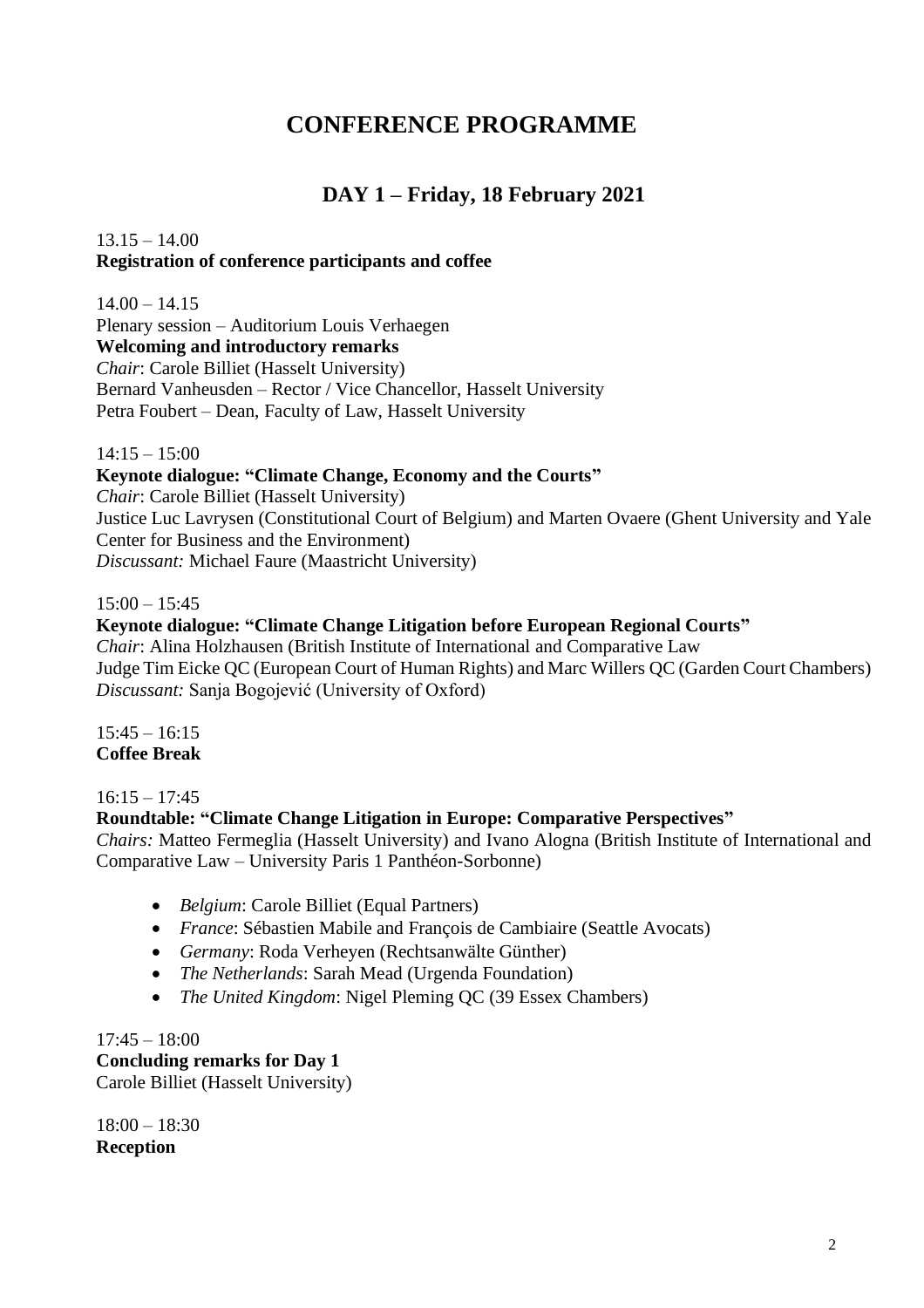## **DAY 2 – Saturday, 19 February 2021**

#### $8.45 - 9.00$

#### **Online connection and welcome to Day 2**

#### $9:00 - 11:00$

#### **Parallel workshops: "Climate Change Litigation in Europe: Sectoral Perspectives"**

- 1. *Human Rights* **and Climate Change Litigation** Room FR-1.01 *Chair and discussant:* Annalisa Savaresi (University of Eastern Finland and University of Stirling)
	- Konrad Lachmayer (Sigmund Freud University) *The constitutional context of climate change litigation*
	- Suryapratim Roy and Alexandru Gociu (Trinity College Dublin) *People v Arctic Oil: Context, trajectory and takeaways*
	- Giada Giacomini (La Sapienza University Rome) *Human rights-based climate litigation and Indigenous peoples: Critical perspectives and potential venues for redress in Europe*
	- Jillian Sprenger (Cambridge University) *Climate change as a driver of migration: does Europe have a duty to act?*
	- Nele Schuldt (Ghent University) *Striving for a common language: Translational hurdles of scientific evidence in environmental and climate change cases before international human rights courts*
- *2. State Responsibility* **and Climate Change Litigation** Room FR-1.02 *Chair and discussant:* Sarah Mead (Urgenda Foundation)
	- Carlotta Garofalo (University of Graz) *Judicial adjudication on national reduction pathways: a matter of science, morality, or constitutional rights? Reflections on the adequacy of rights-based litigation in tackling the normative aspects of mitigation policies*
	- Marijn Van Der Sluis (Maastricht University) *Beyond human rights: Climate change as a constitutional concern in the Netherlands and the EU*
	- Jannis Krüßmann (University of Bonn) *State obligations to reduce GHG emissions: Using their "carbon emission reduction potential" instead of their "carbon budget" as a yardstick*
	- Alan Zukowski (University of Wrocław) *Climate-friendly strategic litigation in Poland: In search of a proper socio-legal communication before courts*
	- Susann Handke (Independent scholar) *Shifting principles of climate cooperation: The German constitutional court's take on intergenerational justice as an inspiration for the UN climate regime*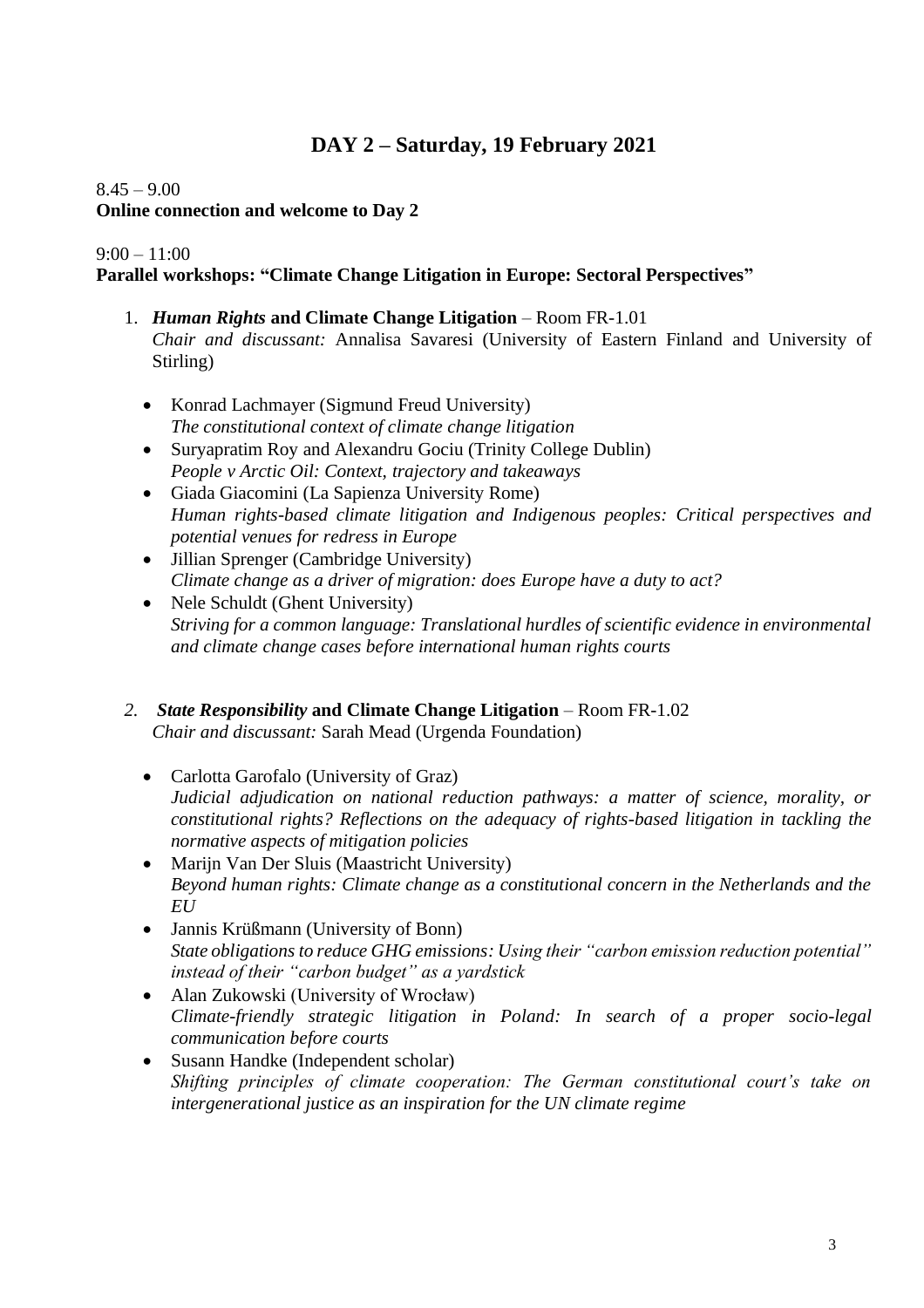- 3. *International Trade & Investment Protection* **and Climate Change Litigation** Room FR-1.05 *Chair and discussant*: Harro van Asselt (University of Eastern Finland)
	- Alessandro Monti and Linnéa Nordlander (Copenhagen University) *Human rights in climate-related investment arbitration: Enhancing regulatory space for climate action?*
	- Ewa Tokarewicz (Jagiellonian University) *When ISDS serves neither party: The procedural chill in pending climate-change arbitration proceedings*
	- Patrick Thieffry (Independent Arbitrator) *Procedural improvements aiming at investment arbitration's greater social acceptability*
	- Qingxiu Bu (University of Sussex) *The game theoretical impact on china in the context of the EU's border carbon adjustments*
- 4. *Procedural Rights* **and Climate Change Litigation** Room FR-2.03 *Chair and discussant:* Marjan Peeters (Maastricht University)
	- Geert van Calster (KU Leuven) *Private international law as an obstacle – and opportunity, for climate justice litigation*
	- Joschka Schlake (University of Bremen) *Can EU climate protection laws be tested on their compatibility with fundamental rights? Reflections on a "complete system of remedies"*
	- Rhonson Salim (Aston University) *Collective redress and climate change litigation in the EU: A promising future for access to justice or more of the same?*
	- Ander Maglica (University of Milan and KU Leuven) *Class actions as a valid tool for climate change litigation in Europe?*
	- Dorien Coppens (Maastricht University) *Democratic values in the financial dimension of the European Green Deal: Harnessing public participation in the EU Taxonomy Regulation*
- 5. *Corporate Responsibility* **and Climate Change Litigation** Room FR-0.01 *Chair and discussant:* Jaap Spier (Cambridge University and Stellenbosch University)
	- Maria Antonia Tigre (Sabin Center for Climate Change Law, Columbia Law School) *From public to private climate litigation: How can Urgenda-type cases inform the growing responsibility of private companies to mitigate climate change?*
	- Hendrik Schoukens (Ghent University) *Climate change, project review and EIA: An unlikely cocktail to safeguard carbon budgets and challenge unsustainable lock-ins?*
	- Marta Zamorska (University of Lausanne) *The liability of financial institutions for climate change*
	- Xenia Karametaxas (University of Zurich) *The voice of the voiceless: A comparative analysis of the role of pension fund beneficiaries in climate change litigation*